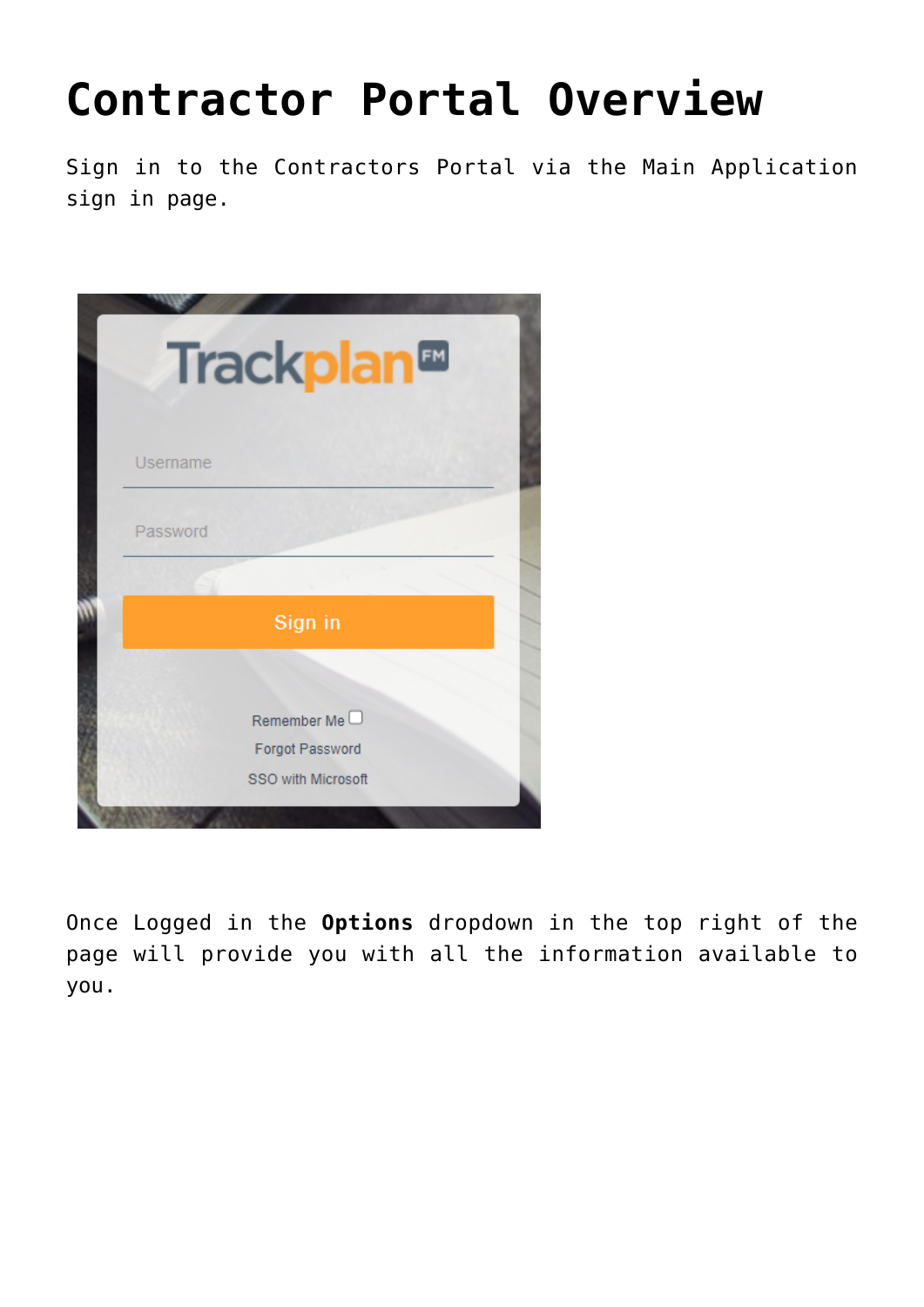

- 1. Dashboard A Dashboard view showing number of Reactive & Planned open and overdue Jobs, Reactive & Planned Quotes pending and SLA information
- 2. Open Tasks A mobile friendly view of all tasks
- 3. Job Task List A desktop view of all tasks. These can be filtered using the 5 filters at the top of the screen.
- 4. Calendar A calendar view that shows all tasks per day, week, work week and month.
- 5. Quotes / Estimates A list of all quotes and estimates
- 6. New Job The new Issue Pop-up which allows the Contractor create a new task.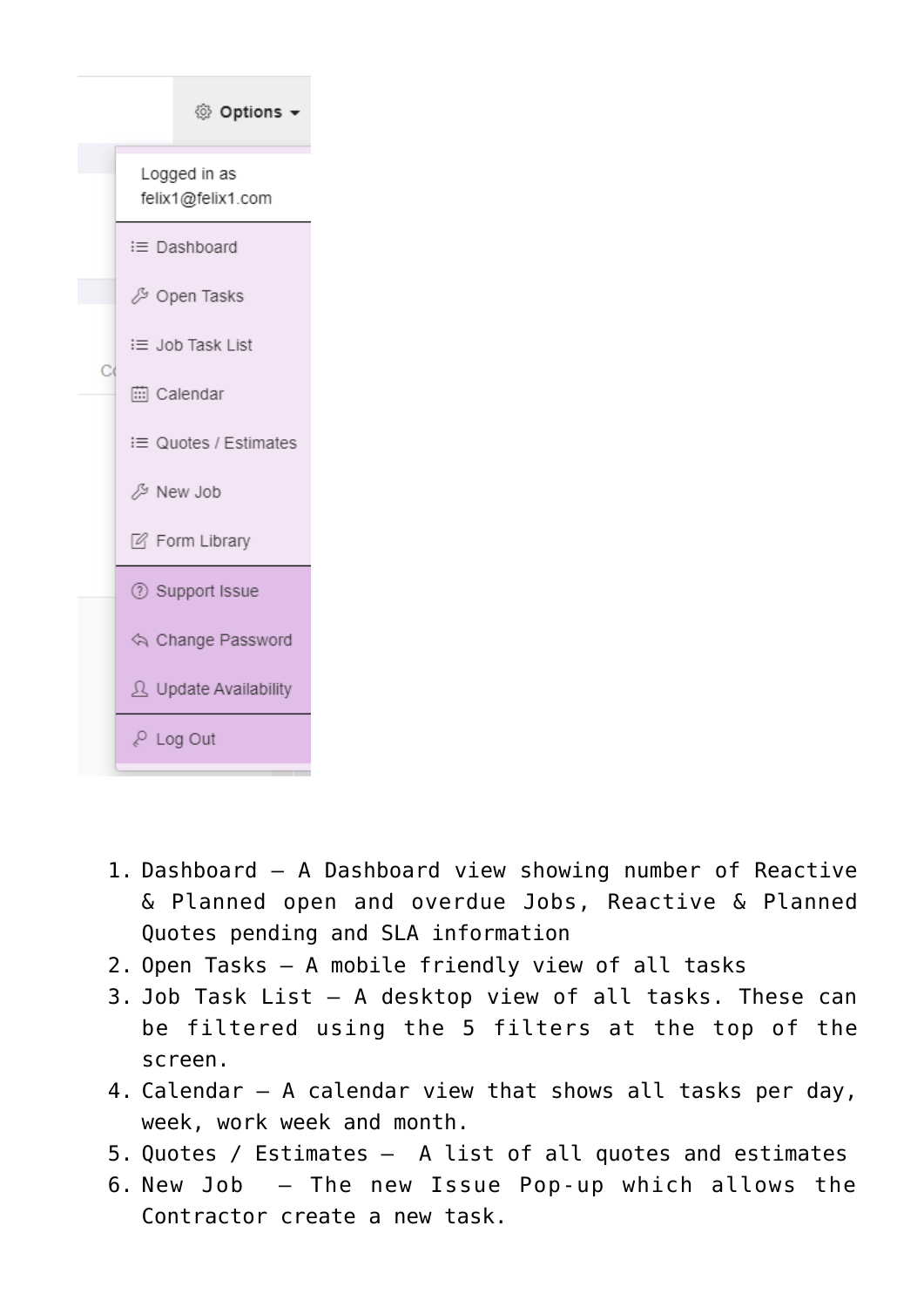7. Form Library – Forms can be stored here for use by the contractor.

## **Job Task List**

The *Job Task List* is where you will find your next Task

Click on **Details** to access the details page of that task.

| Reactive / Planned<br><reactive planned=""></reactive>          | Open / Closed<br><open closed=""><br/><math>\checkmark</math></open> | Performance<br><performance><br/><math>\checkmark</math></performance> | $\checkmark$         | <b>Job Task Status</b><br><task status=""></task> | <b>Job Number</b><br>Job Number<br>$\checkmark$ |              |                                                  |                                                 |                                        |             |                                            |
|-----------------------------------------------------------------|----------------------------------------------------------------------|------------------------------------------------------------------------|----------------------|---------------------------------------------------|-------------------------------------------------|--------------|--------------------------------------------------|-------------------------------------------------|----------------------------------------|-------------|--------------------------------------------|
| $\overline{\mathbf{v}}$<br><b>Job Number</b>                    | Description                                                          | $\top$ Site<br>$\overline{\mathbf{r}}$                                 | Location             | $\overline{\mathbf{r}}$<br>Region                 | $\overline{\phantom{a}}$<br><b>Task Status</b>  | V Job Status | $\overline{\mathbf{r}}$<br><b>Expected Start</b> | Expected<br>Complete<br>$\overline{\mathbf{v}}$ | $\overline{\phantom{a}}$<br>Instructed | T Completed | $\overline{\mathbf{v}}$<br>$\mathcal{A}_1$ |
| 722-001<br><b>ACCEPT TASK</b><br><b>DETAILS</b><br><b>COSTS</b> | Contractor Job                                                       | Delta Campus<br>a5 - School<br><b>9</b> Directions                     | Accounting<br>Room 1 | Brooklyn                                          | Instructed                                      | Instructed   | 06/09/2021<br>17:35                              | 06/09/2021<br>19:35                             | 06/09/2021<br>16:35                    |             |                                            |

The Main **Job Task Details** page will have all the details about that task.

| 722-001      | Delta Campus |  | Instructed    |                | Contractor Job |                                                                                                                |  |
|--------------|--------------|--|---------------|----------------|----------------|----------------------------------------------------------------------------------------------------------------|--|
| Job Task No. | Site         |  | <b>Status</b> | <b>Details</b> |                |                                                                                                                |  |
|              |              |  |               |                |                | Andres Merical → Time Records → Records → Superiors → Superiors → Superiors → Superiors → Superiors → Superior |  |

The Tabs along the top help to navigate to all information:

**Documents**: The Contractor can upload photos or documents here.

| Filter By Tags<br>Filter By Tags |                                   |                |                                        |                                       |                               |                | A Upload                            |
|----------------------------------|-----------------------------------|----------------|----------------------------------------|---------------------------------------|-------------------------------|----------------|-------------------------------------|
| <b>File Name</b>                 | ▼<br><b>Description</b>           | Y<br>File Type | $\mathbf{r} = \mathbf{r}$<br>Created   | $\overline{\mathbf{Y}}$<br>Created By | $\mathbf{r}$<br><b>Status</b> | $\top$<br>Tags |                                     |
|                                  |                                   |                | No Documents Uploaded For This JobTask |                                       |                               |                | $\hat{\phantom{a}}$<br>$\checkmark$ |
| $0 \rightarrow +$<br>$M = 4$     | $10 - \sqrt{ }$<br>items per page |                |                                        |                                       |                               |                | No items to display                 |

**Assets**: A list of Assets assigned to that task.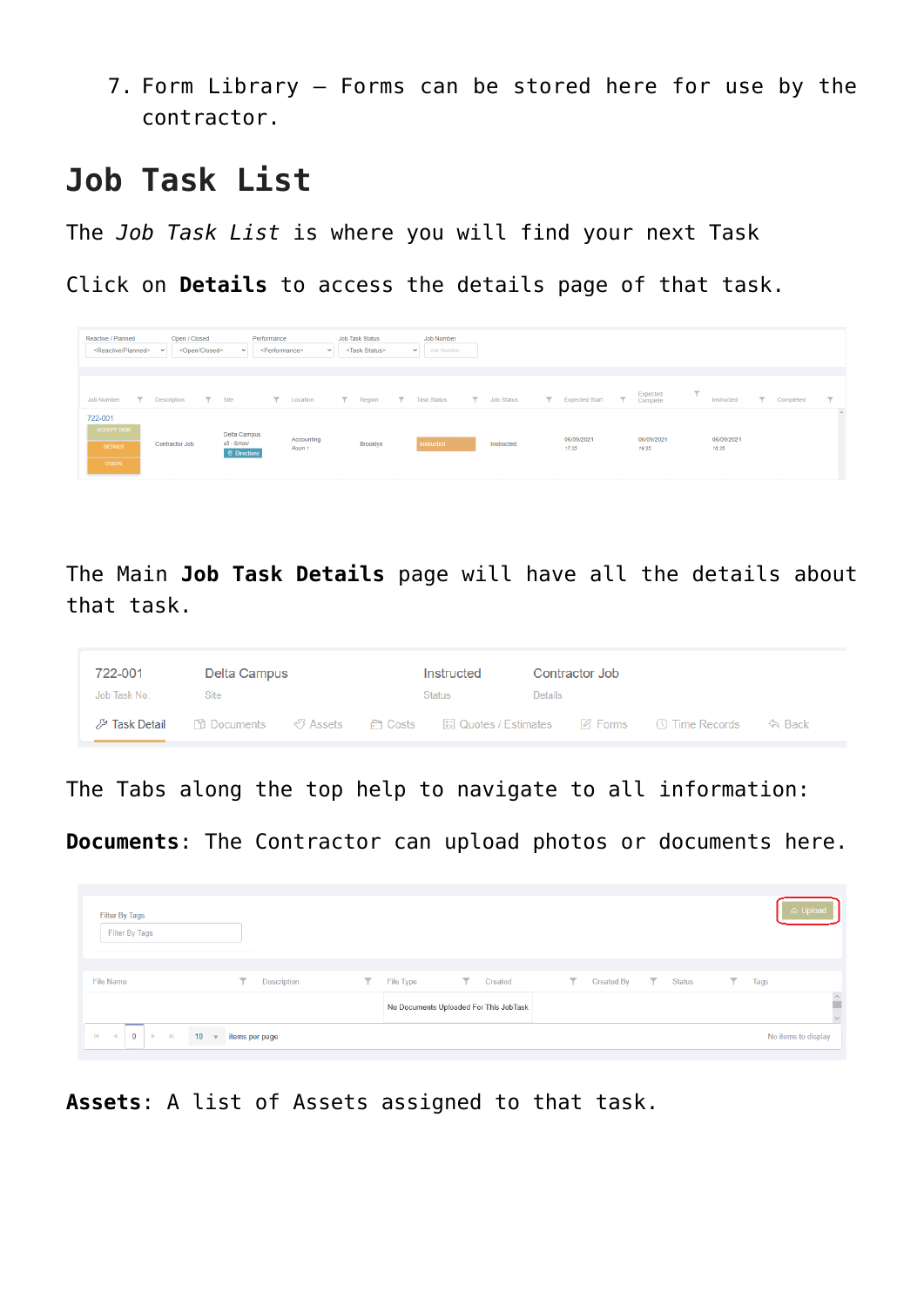| Assets Assigned To This Job: 722-001 |   |                    |                         |          |                          |                     |              |                                |              |                                |                               |                         |            |                     |  |
|--------------------------------------|---|--------------------|-------------------------|----------|--------------------------|---------------------|--------------|--------------------------------|--------------|--------------------------------|-------------------------------|-------------------------|------------|---------------------|--|
|                                      |   |                    |                         |          |                          |                     |              |                                |              |                                |                               | <b>Contract Details</b> |            |                     |  |
| Description                          | ▼ | <b>Class</b>       | $\overline{\mathbf{Y}}$ | Location | $\overline{\phantom{a}}$ | <b>Asset Number</b> | $\mathbf{r}$ | <b>Serial Number</b>           | $\mathbf{r}$ | Installed $\blacktriangledown$ | Warranty $\blacktriangledown$ | Resource <b>Y</b>       | <b>R T</b> | End Date <b>Y</b>   |  |
|                                      |   |                    |                         |          |                          |                     |              | No assets assigned to this job |              |                                |                               |                         |            |                     |  |
| $M \leftarrow 0 \rightarrow M$       |   | 10<br>$\mathbf{v}$ | items per page          |          |                          |                     |              |                                |              |                                |                               |                         |            | No items to display |  |

**Costs**: The Contractor can add, edit or view cost here.

| <b>Job Costs</b> |                   |             |                |    |                    |    |                      |              |                     |                         |                  |        |          |                  | Add Cost                                                |
|------------------|-------------------|-------------|----------------|----|--------------------|----|----------------------|--------------|---------------------|-------------------------|------------------|--------|----------|------------------|---------------------------------------------------------|
|                  |                   |             |                |    |                    |    |                      |              |                     |                         | Costs (Ex. Tax)  |        |          |                  |                                                         |
|                  | Invoice #         | Y           | Description    | Y. | <b>Cost Status</b> | Y. | Budget /<br>Contract | $\mathbf{r}$ | Created             | $\overline{\mathbf{r}}$ | <b>Materials</b> | Labour | Call-Out | <b>Net Total</b> |                                                         |
| View<br>Edit     |                   |             |                |    | Pending            |    |                      |              | 06/09/2021<br>16:35 |                         | 0.00             | 0.00   | 0.00     | 0.00             | $\widehat{\phantom{a}}$<br>View<br>Edit<br>$\checkmark$ |
|                  |                   |             |                |    |                    |    |                      |              |                     |                         | 0.00             | 0.00   | 0.00     | 0.00             |                                                         |
| $M = 4$          | $1 \rightarrow M$ | $10 \times$ | items per page |    |                    |    |                      |              |                     |                         |                  |        |          |                  | $1 - 1$ of 1 items                                      |

Clicking on **Add Cost, View or Edit** will bring up a pop-up where the contractor can add, view or edit the costs. Click **Save** when ready and the costs will be saved and show on the Job Costs list.

| <b>Edit Cost</b>                        |                  |              |             | Save as Invoiced | Save | Close                    |
|-----------------------------------------|------------------|--------------|-------------|------------------|------|--------------------------|
| Job No.<br>722                          | Task No.         | 722-001      | Description |                  |      | $\mathcal{N}_\mathrm{c}$ |
| Contractor<br>Invoice #<br>Invoice Date | Felix1           | 曲            |             |                  |      |                          |
| Cost Breakdown<br>Materials             |                  | 0.00         |             |                  |      |                          |
| Labour                                  |                  | 0.00         |             |                  |      |                          |
| Call-Out<br>Net Total                   |                  | 0.00<br>0.00 |             |                  |      |                          |
| Created<br>Created By                   | 06/09/2021 16:35 |              |             |                  |      |                          |
| Cost Status                             | Pending          |              |             |                  |      |                          |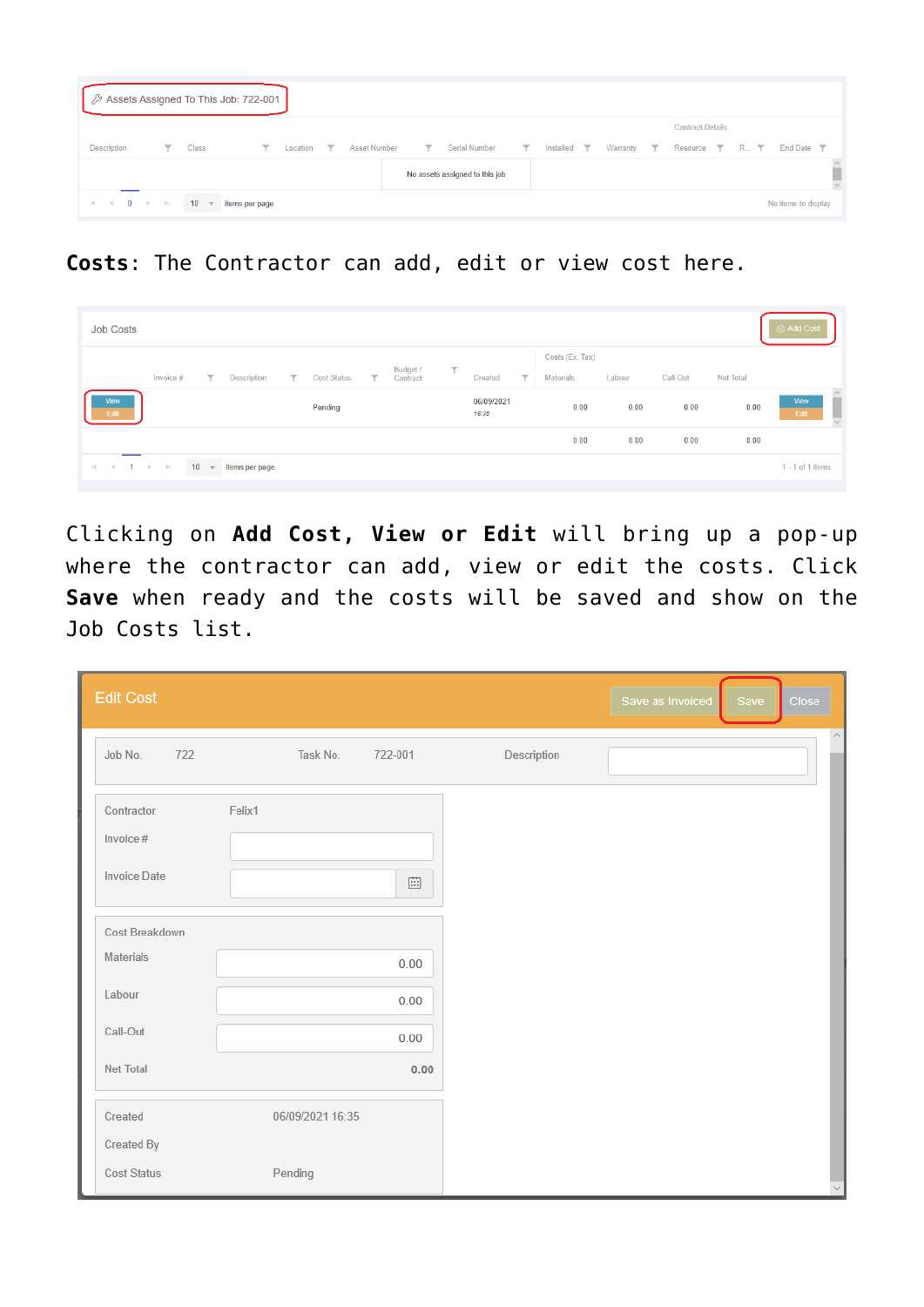**Quotes/Estimates**: A list of Quotes/Estimates for that task.

| <b>Contractor Quotes</b>                                                                    |            | A New Contractor Quote                                                                                                                      |
|---------------------------------------------------------------------------------------------|------------|---------------------------------------------------------------------------------------------------------------------------------------------|
| Quote No.<br>Description<br>▼                                                               | Ref.<br>Y. | $\overline{\mathbf{v}}$<br><b>Submitted Date</b><br><b>Status</b><br><b>Requested For</b><br>▼<br>Submitted By<br>Value<br>▼<br>▼<br>v<br>▽ |
|                                                                                             |            | $\widehat{\phantom{a}}$<br>No quotes / estimates for this job yet                                                                           |
| 10<br>$0 \rightarrow \cdots \rightarrow$<br>items per page<br><b>Record</b><br>$\mathbf{v}$ |            | No items to display                                                                                                                         |

**Forms**: The Contractor can view forms that were sent down with the task or upload a new form. These form results cal also be exported to excel.

| <b>Form Results</b><br>Excel | Add Form                      |                                     |                |          |              |         |              |       |              |                    |                         |                     |                         |
|------------------------------|-------------------------------|-------------------------------------|----------------|----------|--------------|---------|--------------|-------|--------------|--------------------|-------------------------|---------------------|-------------------------|
| <b>Form Name</b>             | Asset                         | $\overline{\mathbf{Y}}$<br>Location | $\overline{Y}$ | Req'd    | $\mathbf{Y}$ | Created | $\mathbf{Y}$ | Fails | $\mathbf{Y}$ | <b>Form Status</b> | $\overline{\mathbf{Y}}$ | Submitted           | ▼                       |
|                              |                               |                                     |                | No forms |              |         |              |       |              |                    |                         |                     | $\widehat{\phantom{a}}$ |
| $M = 4$ 0 $M = 1$            | $10 \times$<br>items per page |                                     |                |          |              |         |              |       |              |                    |                         | No items to display |                         |
|                              |                               |                                     |                |          |              |         |              |       |              |                    |                         |                     |                         |

**Time Records**: A List of all hours booked in relation to that task.

| <b>Time Records</b>                                                              |                                     |                           |                           |                        |               |                                                          |
|----------------------------------------------------------------------------------|-------------------------------------|---------------------------|---------------------------|------------------------|---------------|----------------------------------------------------------|
|                                                                                  |                                     |                           | Dates                     |                        | <b>Hours</b>  |                                                          |
| Resource                                                                         | <b>Job Status</b><br>$\overline{Y}$ | <b>Visit Status</b><br>Y. | Arrived<br>$\overline{Y}$ | <b>Left Task</b><br>Y. | On Site<br>Y. |                                                          |
|                                                                                  |                                     |                           | No Booked Hours           |                        |               | $\langle \begin{array}{c} \rangle \\ \hline \end{array}$ |
|                                                                                  |                                     |                           |                           |                        | 0.00          |                                                          |
| $\mathbb{H} \quad \mathbb{H} \quad \mathbb{O} \quad \mathbb{R} \quad \mathbb{H}$ | $10 - \sqrt{ }$<br>items per page   |                           |                           |                        |               | No items to display                                      |

The Body of the **Details** page displays all information about the task, including Description, Important dates, Location and contact information, and a map.

The contractor can take a photo from the here and view and add notes as per screenshot below.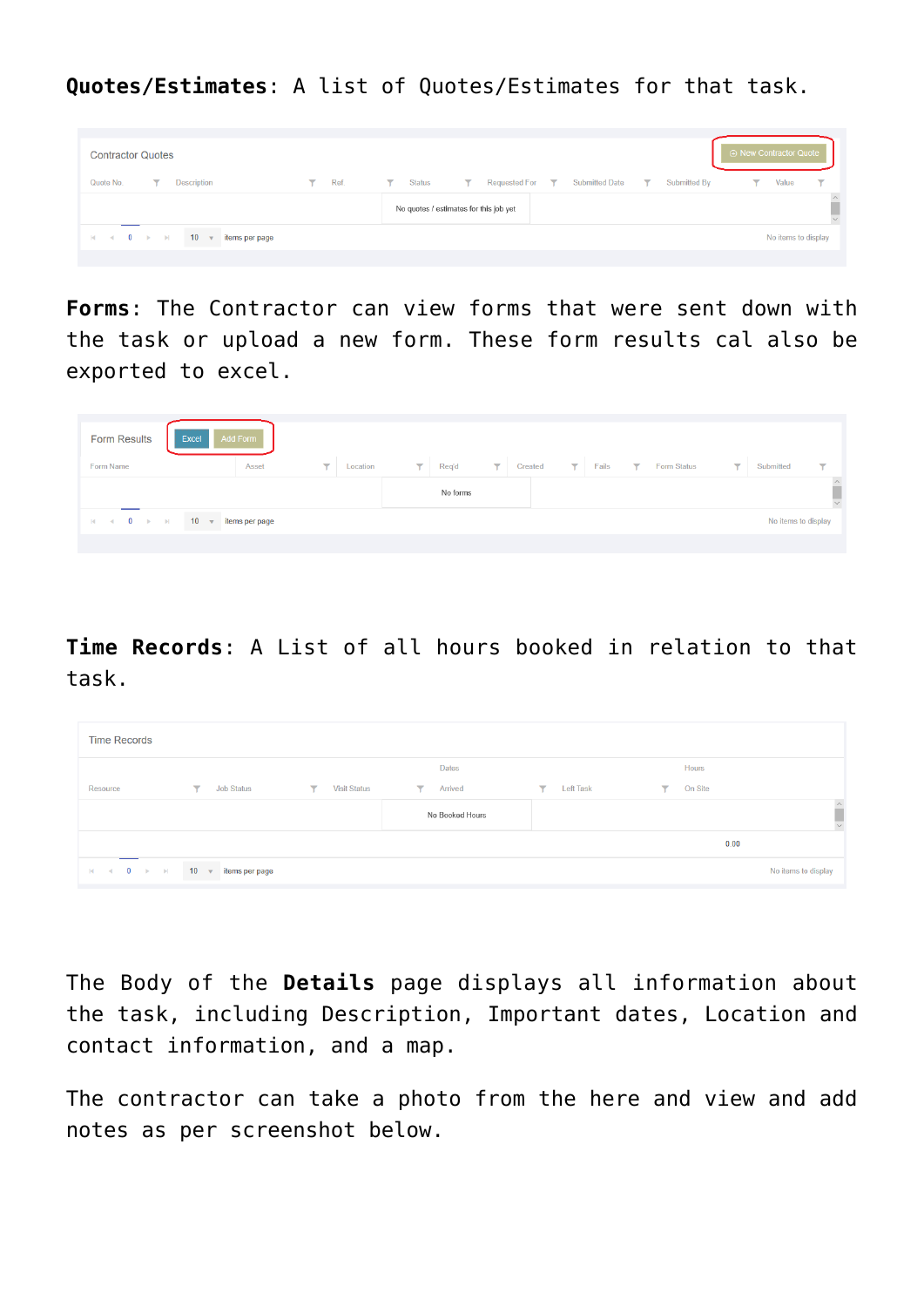| ⊙ Complete Task          | <b>E</b> Request Uplift | ෯ | Site Name                                                                             | Delta Campus               |        |                                          |                                               |                                                                                                    |                         |  |                |                           |                                                |
|--------------------------|-------------------------|---|---------------------------------------------------------------------------------------|----------------------------|--------|------------------------------------------|-----------------------------------------------|----------------------------------------------------------------------------------------------------|-------------------------|--|----------------|---------------------------|------------------------------------------------|
| No.                      | 722-001                 |   | <b>Contract Name</b>                                                                  |                            |        |                                          |                                               | 21°46'39.8"N 72°12'40.1"W<br>102 Leeward Hwy, Venetian Road<br>Settlement TKCA 1ZZ, Turks & Calcos | N.<br><b>Directions</b> |  |                |                           |                                                |
| Description              | <b>Contractor Job</b>   |   | Location                                                                              | Accounting<br>Room 1       |        |                                          | Islands<br>View larger map                    |                                                                                                    |                         |  |                |                           |                                                |
| <b>Status</b>            | <b>Start Task</b>       |   | <b>Contact Name</b>                                                                   | Sergio                     |        |                                          |                                               | <b>BUSINESS SOILINONS</b>                                                                          |                         |  | Leeward Hwy    |                           |                                                |
| Resource                 | Felix1                  |   | Telephone                                                                             | 456216                     |        |                                          | Pizza Pizza                                   | Leeward Hwy                                                                                        |                         |  |                | <b>C</b> ACCU Diagnostics |                                                |
|                          |                         |   | Email                                                                                 | sergio@trial.com           |        |                                          | ∞                                             |                                                                                                    |                         |  |                |                           |                                                |
| <b>Expected Start</b>    | 06/09/2021 17:35        |   |                                                                                       |                            |        |                                          | <b>Kokomo Botanical</b><br>Resort - Caribbean |                                                                                                    |                         |  |                |                           |                                                |
| <b>Expected Complete</b> | 06/09/2021 19:35        |   |                                                                                       |                            |        |                                          |                                               |                                                                                                    |                         |  |                |                           |                                                |
| Exp. Duration            | 2.00                    |   |                                                                                       |                            |        |                                          | 尊                                             |                                                                                                    |                         |  |                |                           |                                                |
| Instructed               | 06/09/2021 16:35        |   |                                                                                       |                            |        |                                          |                                               | Graceway Sports Centre Coogle                                                                      |                         |  |                |                           | Keyboard shortcuts Map data @2021 Terms of Use |
| Accepted                 | 07/09/2021 09:26        |   |                                                                                       |                            |        |                                          |                                               |                                                                                                    |                         |  |                |                           |                                                |
| <b>Start Task</b>        | 07/09/2021 09:26        |   | <b>Task Notes</b>                                                                     |                            |        | <note types=""> <math>\sim</math></note> |                                               |                                                                                                    |                         |  | <b>B</b> Excel |                           | ⊕ Add Note                                     |
| Left Task                |                         |   | <b>Note</b>                                                                           |                            | $T$ By |                                          | $T$ Date                                      | $T$ Type                                                                                           |                         |  |                |                           |                                                |
|                          |                         |   | Resource Felix1 starts task for task 722-001                                          |                            | Felix1 |                                          | 07/09/2021<br>09:26                           |                                                                                                    |                         |  |                |                           |                                                |
|                          |                         |   | Resource Felix1 accepts task 722-001                                                  |                            | Felix1 |                                          | 07/09/2021<br>09:26                           |                                                                                                    |                         |  |                |                           |                                                |
|                          |                         |   | Resource Felix1 instructed on task: 722-001. Expected Date set to<br>06 09 2021 17:35 |                            | Felix1 |                                          | 06/09/2021<br>16:35                           |                                                                                                    |                         |  |                |                           |                                                |
|                          |                         |   | $H = 4 - 1$ $\rightarrow$ $H$                                                         | $10 \times$ items per page |        |                                          |                                               |                                                                                                    |                         |  |                |                           | $1 - 3$ of 3 items                             |

The **Mobile View** has all the necessary information also.

| 722-001  | $\circ$                                                                                           |
|----------|---------------------------------------------------------------------------------------------------|
| When:    | 06/09/2021 17:35 - 19:35                                                                          |
| Details: | <b>Contractor Job</b>                                                                             |
| Site:    | <b>Delta Campus</b><br><b>Accounting Room 1</b>                                                   |
| Address: | 1914 Lavendar Avenue New York NY<br>11223 United States<br><b><sup>©</sup></b> Directions to Site |
| Contact: | Sergio 456216                                                                                     |
| Status:  | <b>Start Task</b>                                                                                 |

Depending on Settings the Contractor may need to:

- 1. Complete a Risk Assessment Form.
- 2. Accept Task